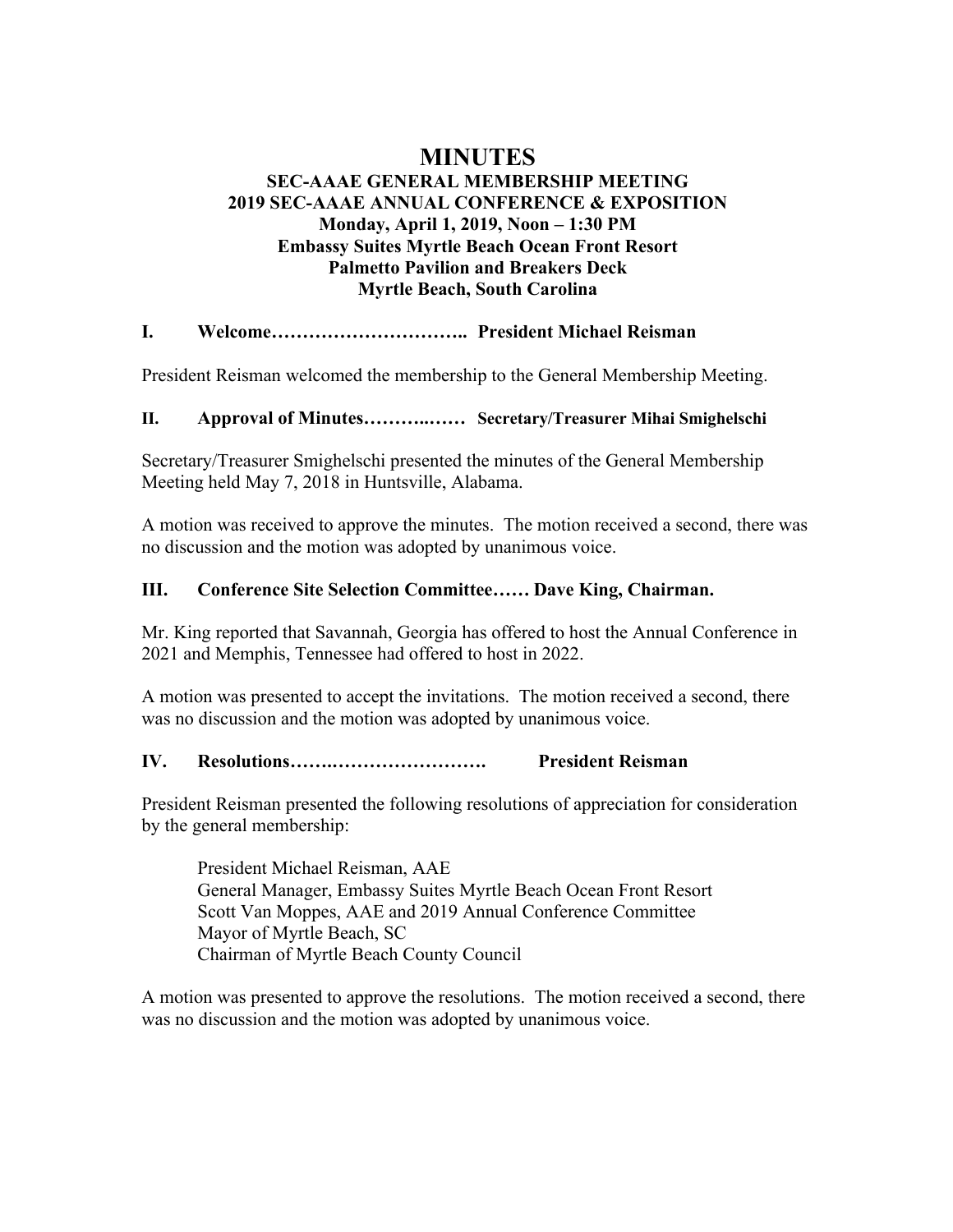**General Membership Meeting April 1, 2019 Page 2**

### **V. Nominations Committee…………………. Dr. Toney Coleman**

Past President Coleman presented the following slate of officers and directors for consideration by the general membership:

SEC-AAAE Immediate Past President – Michael Reisman, AAE SEC-AAAE President – Patrick Wilson, AAE SEC-AAAE President-Elect – Mihai Smiglelschi, AAE SEC-AAAE Secretary/Treasurer – Jason Terreri, AAE SEC-AAAE Board of Directors, Member-at-Large – Perry Miller, AAE SEC-AAAE Board of Directors, Member-at-Large – To Be Announced

AAAE Executive Committee – Dr. Toney Coleman, AAE AAAE Board of Directors (Two-Year Term) - Michael Reisman AAAE Nominating Committee Member (Two-Year Term) – Kelly L. Johnson, AAE

There were no nominations from the floor and a motion was presented to approve the slate as presented. The motion received a second, there was no discussion and the motion was adopted by unanimous voice.

## **VI. Reaffirmation of Chapter Policies (viewable at secaaae.org):**

President Reisman noted reaffirmation of Chapter policies was required annually and he presented the following policies for consideration:

| Reaffirm |
|----------|
| Reaffirm |
| Reaffirm |
| Reaffirm |
| Reaffirm |
| Reaffirm |
|          |

A motion was received to reaffirm all policies. The motion was seconded, there was no discussion and the motion was adopted by unanimous voice.